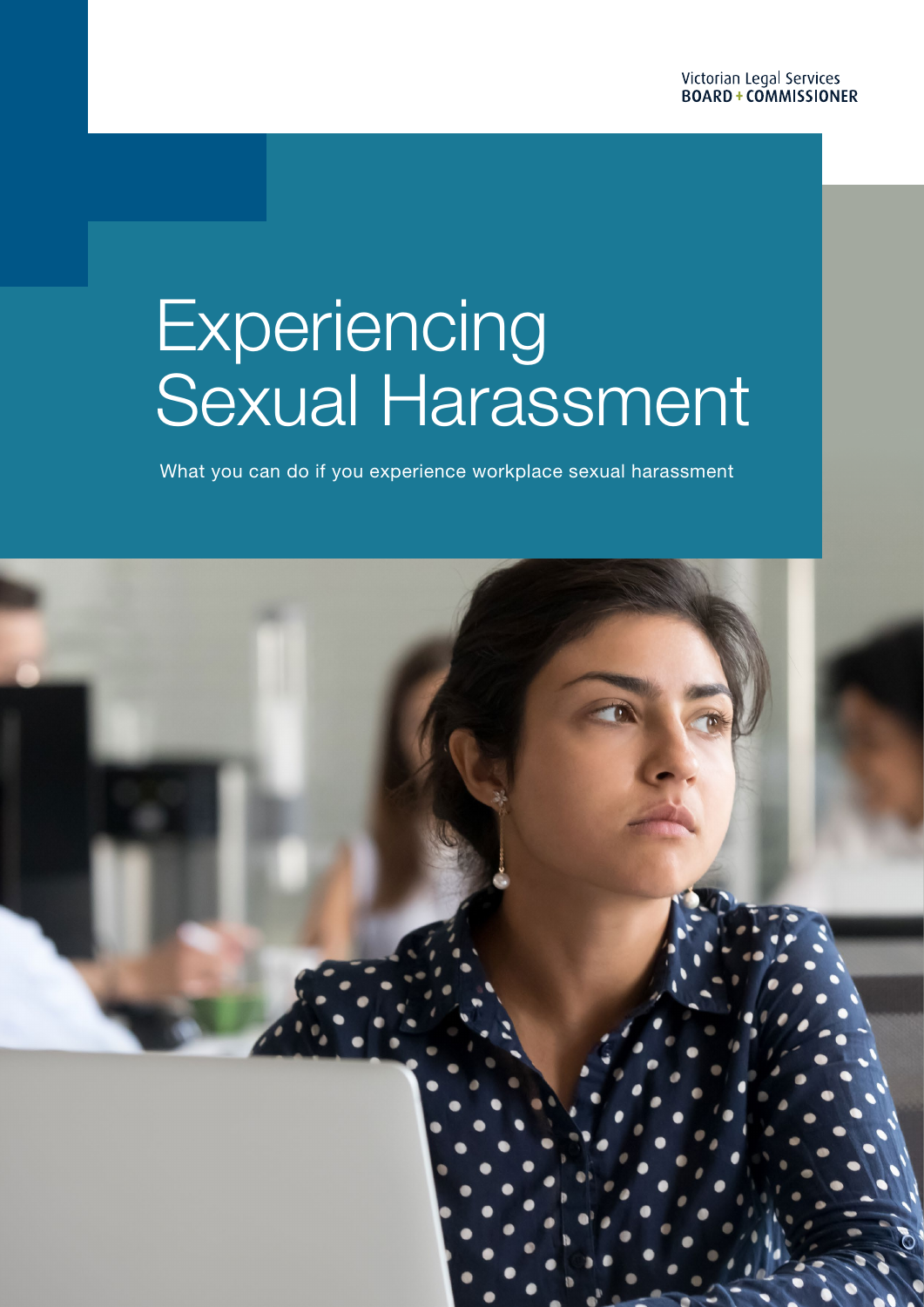# **This resource provides information about what you might consider doing if you experience sexual harassment in legal workplaces**

# **Recognising sexual harassment**

Sexual harassment is unlawful in various areas of public life, including employment. It is defined in both the *Sex Discrimination Act 1984* (Cth) and the *Equal Opportunity Act 2010* (Vic) as any type of unwanted or unwelcome sexual behaviour, which could make a person feel offended, humiliated or intimidated. It has nothing to do with mutual attraction or consensual behaviour, and it is irrelevant whether or not someone intends to offend, humiliate or intimidate you by their conduct.

Harassment can be physical, verbal or occur in writing. You can find more information about the wide spectrum of behaviours that can constitute sexual harassment [here](https://lsbc.vic.gov.au/lawyers/practising-law/sexual-harassment/workplace-sexual-harassment).

Workplace sexual harassment can occur in obvious settings, such as the office, but it can also occur in other locations and spaces that are in some way connected to work, for example:

- in shared spaces on the work premises (for example, kitchens and photocopy rooms) as well as in other common areas such as the carpark, lifts, entrance or reception area and bathrooms outside of the work premises;
- other settings in which you work, for example, at court or a client's office, or at your residence if you are working from home;
- at work-related events, meetings or where people are carrying out work-related functions or activities outside of the physical work premises (for example, at a Christmas party, after work drinks with colleagues, at a conference, on a work trip or when travelling to work);
- online and through technologies and social media (for example, during remote work); and
- between people sharing the same workplace (for example, contractors or people in a co-working space).

Employers, managers and other senior leaders have legal and ethical responsibilities to do what they can to prevent and address sexual harassment in their workplaces.

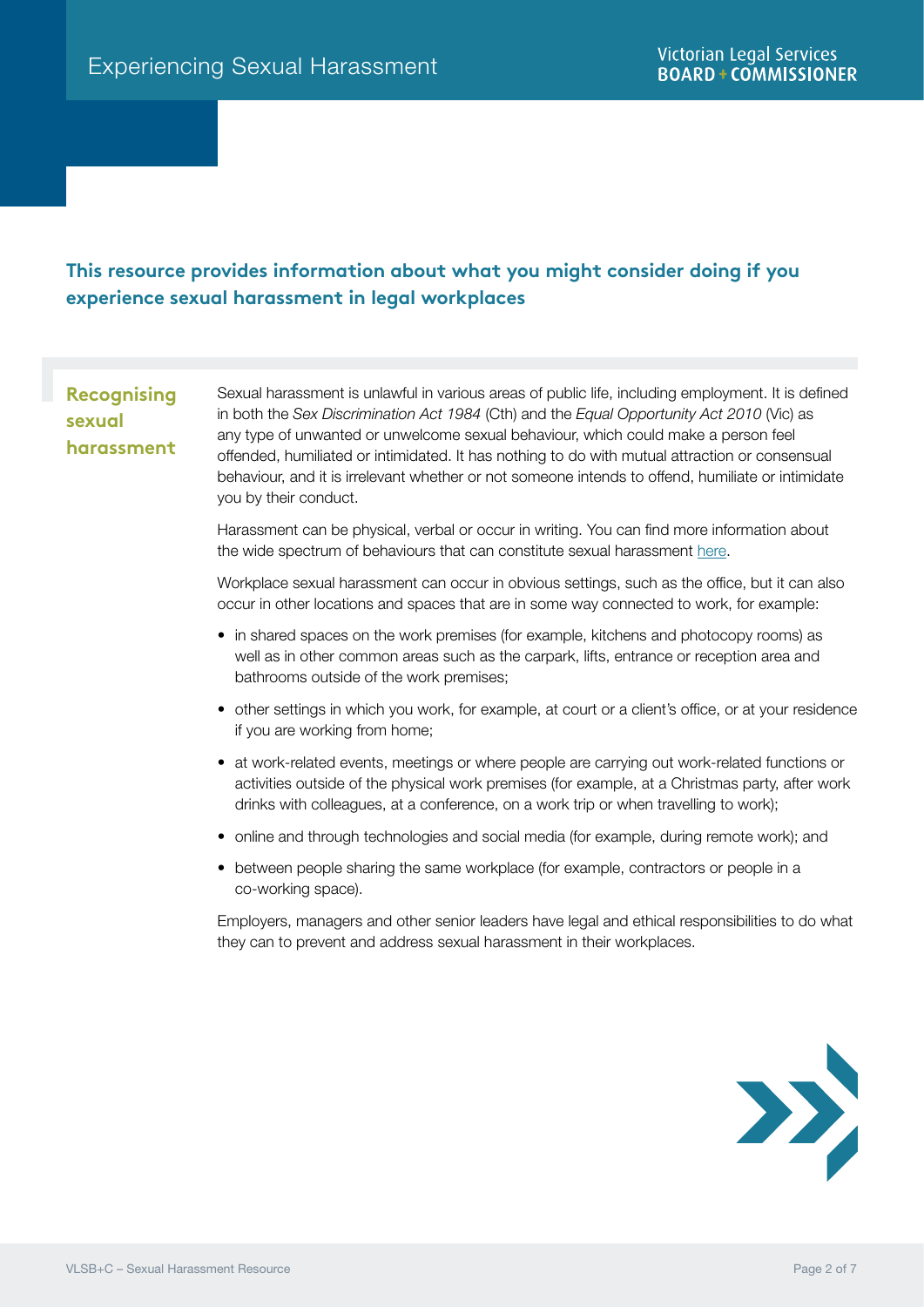# **If you are experiencing sexual harassment**

You may be worried that others may not think that what you are experiencing is serious enough to be labelled sexual harassment, but if what's happening is of a sexual nature, that is unwelcome, and is conduct that a reasonable person would have understood might offend, humiliate or intimidate you, then it is sexual harassment.

If you're being, or have been, sexually harassed, there are things you can do. Of course, you are not required to take any action – and not taking action at the time doesn't mean you can't take action later – but it is worth understanding what your options are.

If the behaviour being directed at you involves violence (such as physical assault) or makes you fear for your safety (for example if you are threatened with violence, or are being stalked), then that is a criminal matter and you should seriously consider reporting it to Victoria Police.

**At the time of incident and immediately afterwards**

## Let the person know that their behaviour or conduct is unwelcome

If you feel comfortable doing so, and think that it would be effective, you could consider talking to the person who harassed or is harassing you. Let them know their behaviour made or makes you feel uncomfortable and that you don't want it to happen again.

You may be able to resolve the situation yourself by pointing out that the behaviour is inappropriate, makes you feel uncomfortable, offended or embarrassed. They may not realise the effect their behaviour is having on you, and saying something to them may give them the opportunity to change their conduct.

Of course, there are good reasons why you might not want to talk to the person who harassed you. You may feel that it's unlikely to be helpful to do so, or that such a conversation may backfire in some way (for example, that you will suffer some form of retaliation or ostracism). It may depend upon your workplace culture, the circumstances of the harassment and the personality and professional integrity of the person involved – particularly where the perpetrator is someone more senior and/or in a position of authority over you.

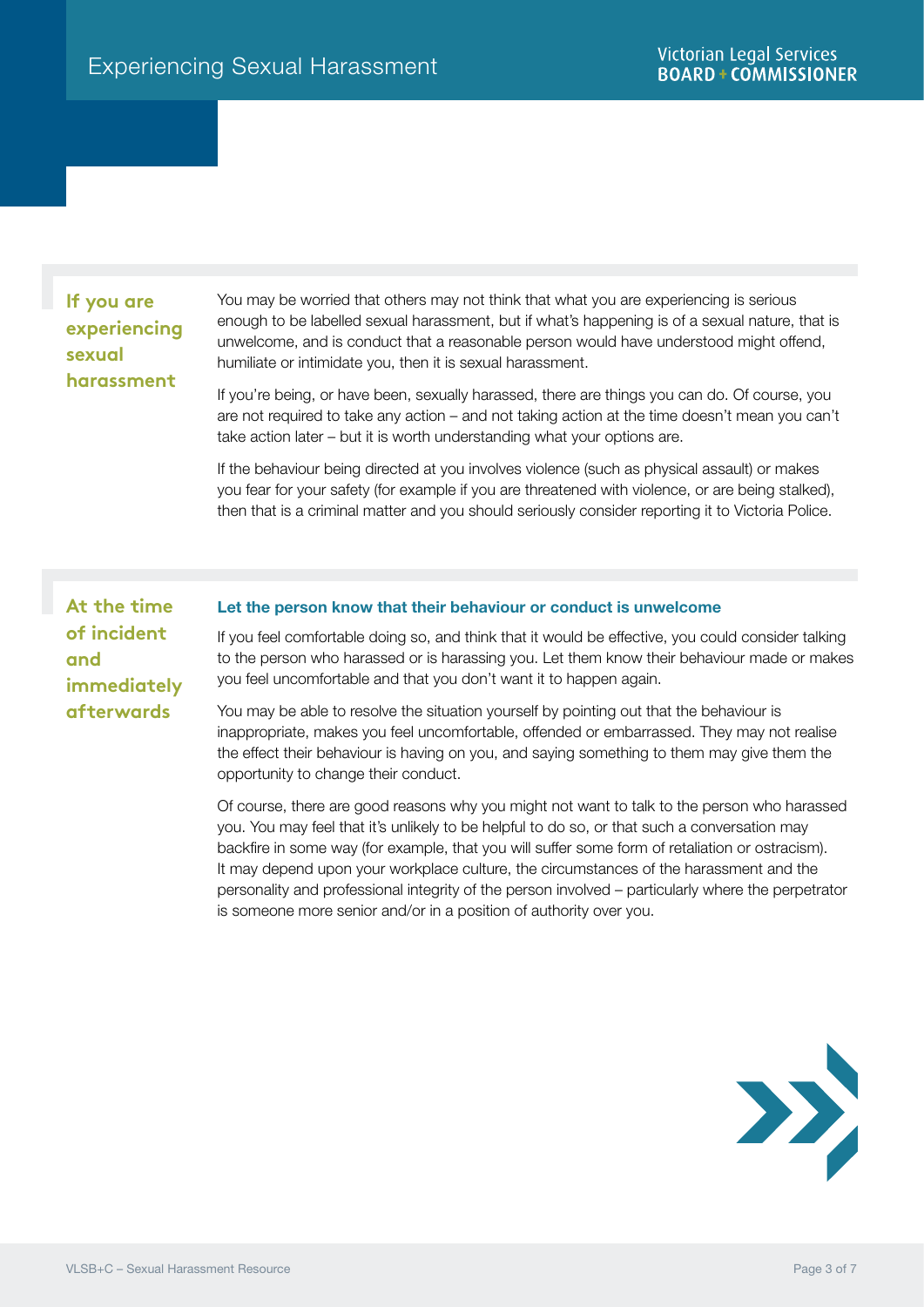

Below are some suggestions for things you could say at the time you're being harassed, if you think it would be effective. This is not an exhaustive list and you should tailor the statements below to your own language and the approach best suited to the circumstances:

- *• I've told you before I don't want to go out with you / I'm not interested in you romantically so you can stop asking.*
- *• I've asked you (X) times not to do that and you continue to do it. It is disrespectful and it's harassment.*
- *• Please stop, you're making me uncomfortable.*
- *• I really don't like it when people stand too close to me / touch me / make sexual jokes / comment on my appearance.*
- *• What makes you think you can talk to me / touch me like that?*
- *• I do have a sense of humour, but that joke isn't funny it's degrading / humiliating / sexist.*

You don't have to say anything at all, if you don't feel comfortable doing so. It is important to be aware that even if you do not object to inappropriate behaviour in the workplace at the time it occurs it does not mean the behaviour is welcome or that you are consenting to it.

If you don't want to say anything, for whatever reason, you might be able to remove yourself from the situation, such as retreating to a safe location, or disconnecting the perpetrator from a phone call.

# Raise the incident with witnesses or bystanders

If there was someone else present when the harassment occurred, and you trust and have confidence in that person, you could consider raising the incident with them, seeking their help to speak to the person who harassed you or intervene if it happens again.

## Keep records

As soon as you are able, after the event, it's a good idea to take notes and keep any other records detailing what occurred. As you would with a file note, document what was said or done, by whom, when and where. Note whether there were any witnesses, how the incident made you feel and any subsequent action taken.

While you might not feel like reporting the incident to anyone in the immediate aftermath or indeed at all, if you decide to discuss or report it in future – for example, if it happens again, you become aware of it also happening to others or you change your mind – you will have evidence to support any report or complaint.

Keep any additional evidence you may have such as emails, voicemails and text / WhatsApp / video messages. Consider how you will store this documentation safely and securely. Email records to your personal email address for retention and security purposes, and to provide you with a timestamped record.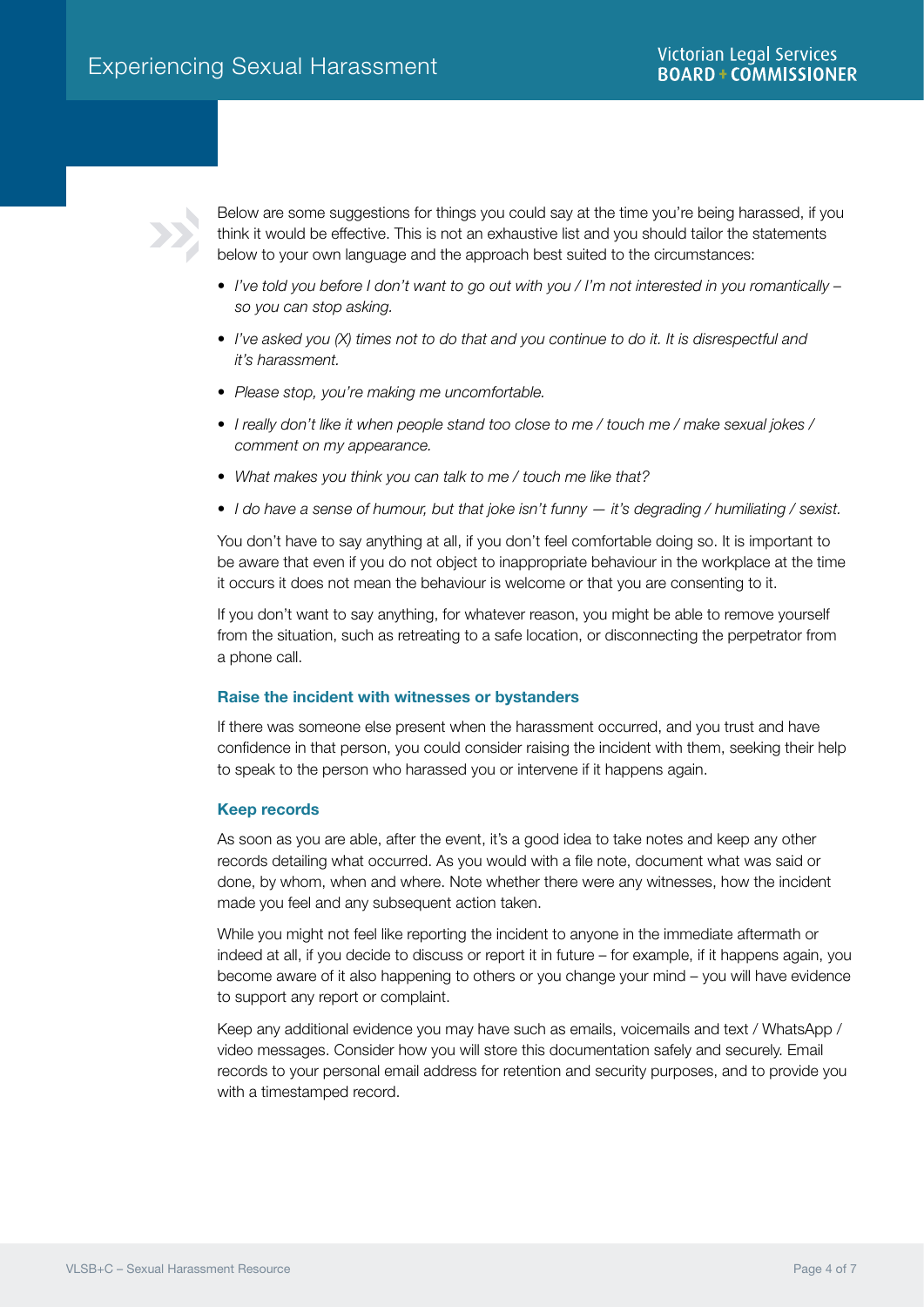# Seek support from your networks

Seek support from your family and friends, health professionals and helplines.

Helplines such as [1800 RESPECT,](https://www.1800respect.org.au/?gclid=EAIaIQobChMI2srNtpry7gIVENiWCh1Iaw-lEAAYASAAEgLzKPD_BwE) the [Victorian Sexual Assault Crisis Line](https://www.sacl.com.au/), [Lifeline](https://www.lifeline.org.au/) or [Beyond Blue](https://www.beyondblue.org.au/) offer free counselling, or you could seek a referral through your GP to speak with a psychologist.

Many workplaces have Employee Assistance Programs, which usually provide free and confidential counselling sessions, and are often available 24 hours a day, 7 days a week.

#### Review your workplace's sexual harassment policies and procedures

Find out about how your workplace deals with sexual harassment by reviewing any relevant policies and procedures. You might find this information in induction or human resources materials or on your workplace intranet. Depending on the size of your organisation, a sexual harassment policy or procedure may be contained within a broader policy document such as a harassment policy covering various forms of unlawful harassment. Alternatively, there might be a standalone policy.

#### Talk to trusted colleagues

After you have reviewed your workplace policies and procedures, it may help to speak to a trusted colleague or raise the issue informally with a trusted human resources or other manager in your workplace. Note that a manager or colleague may be required to escalate the matter, if a workplace policy, duty of care or legislative obligation requires this, particularly in circumstances that may: constitute a criminal offence or occupational health and safety risk; or require disciplinary action.

If you suspect or know that you are not the only person experiencing sexual harassment in your workplace, you could approach others who are also being harassed. You may be able to provide each other with support and consider raising the issue with your employer together.

# **Options for reporting sexual harassment**

There are a number of options and pathways for reporting sexual harassment. Each serve a different purpose, and result in different outcomes.

The resolution process for – and potential outcomes of – making a complaint to your employer will depend upon your workplace policies and procedures. See the information below for more detail about this.

For external reporting options, there are different pathways depending on whether you are seeking:

- conciliation (provided by Human Rights Commissions);
- a regulatory response, which can involve investigations, findings and orders being made against either individuals (for example, against lawyers by the VLSB+C) or organisations (for example, against workplaces by WorkSafe Victoria); or
- a **police response**, in response to sexual harassment involving crimes or offences.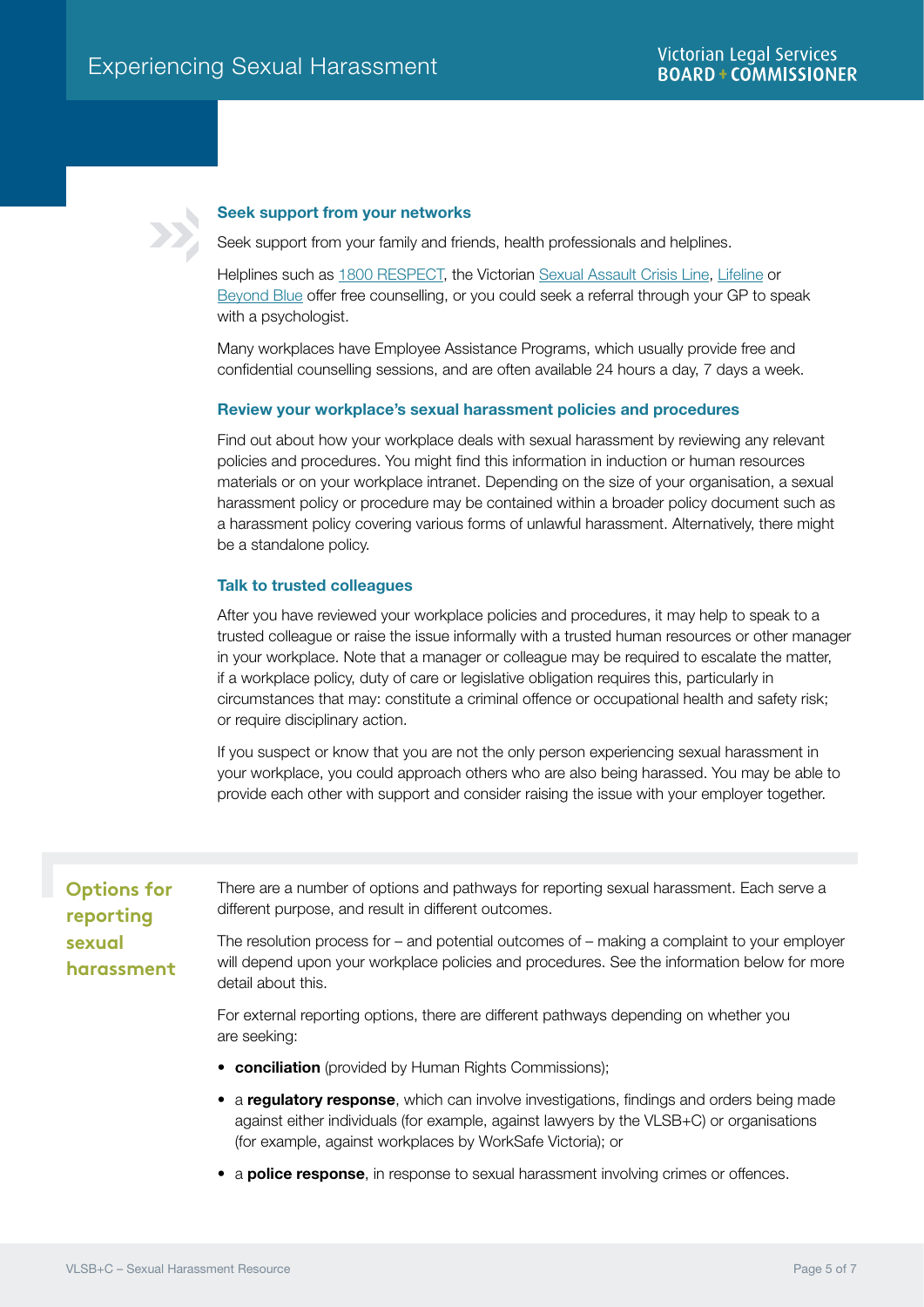The reporting option you choose will depend upon the type of outcome you're seeking. Contact any of the organisations below for further information about what you might expect from their complaints resolution processes.

Remember to look after yourself and seek support from your networks if you decide to make a formal complaint.

# Report the conduct to your employer

Your workplace should have policies or procedures that outline how and to whom to report sexual harassment within the workplace and provide information about what you might expect to occur if you choose to report through that avenue.

If you feel confident that your employer will take a sexual harassment complaint seriously and has appropriate mechanisms in place to resolve the complaint, you may decide to make a formal complaint.

If you decide to make a formal complaint to your employer it is important to provide as much detail and evidence as possible, including details about anyone else who may have witnessed it. This is where notes taken at the time of the incident would be of great assistance.

An investigation by your employer will generally involve the person who harassed you being asked about the incident/s. The investigator may also need to ask you further questions, gather evidence and interview any witnesses. Ask to have a support person with you as part of this process, if you feel like you need one.

Your employer will likely have a range of responses to consider following the outcome of the investigation procedure, including deciding whether or not the harassment can be substantiated. If it is substantiated, the perpetrator may be subject to internal disciplinary action, including being informally or formally warned, being required to apologise, being moved or re-assigned, or having their employment terminated. It might be helpful to think about and discuss with your employer what kind of outcome you would like to see happen from the process.

If you are not satisfied with the way in which your complaint is handled by your employer, you can make a complaint about the harassment to an external body.

It's important to know that you don't need to report sexual harassment to your workplace first if you're not comfortable doing so. You can go straight to an external body.

## Report it externally

## Human Rights Commissions

Both the [Victorian Equal Opportunity and Human Rights Commission](https://www.humanrights.vic.gov.au/) and the [Australian](https://humanrights.gov.au/)  [Human Rights Commission](https://humanrights.gov.au/) provide information, receive complaints, and offer free and impartial conciliation services to people who have experienced harassment in any area of public life, including the workplace. It is unlawful to victimise or treat unfairly someone who has made a complaint about sexual harassment under the *Sex Discrimination Act 1984* (Cth) or *Equal Opportunity Act 2010* (Vic).